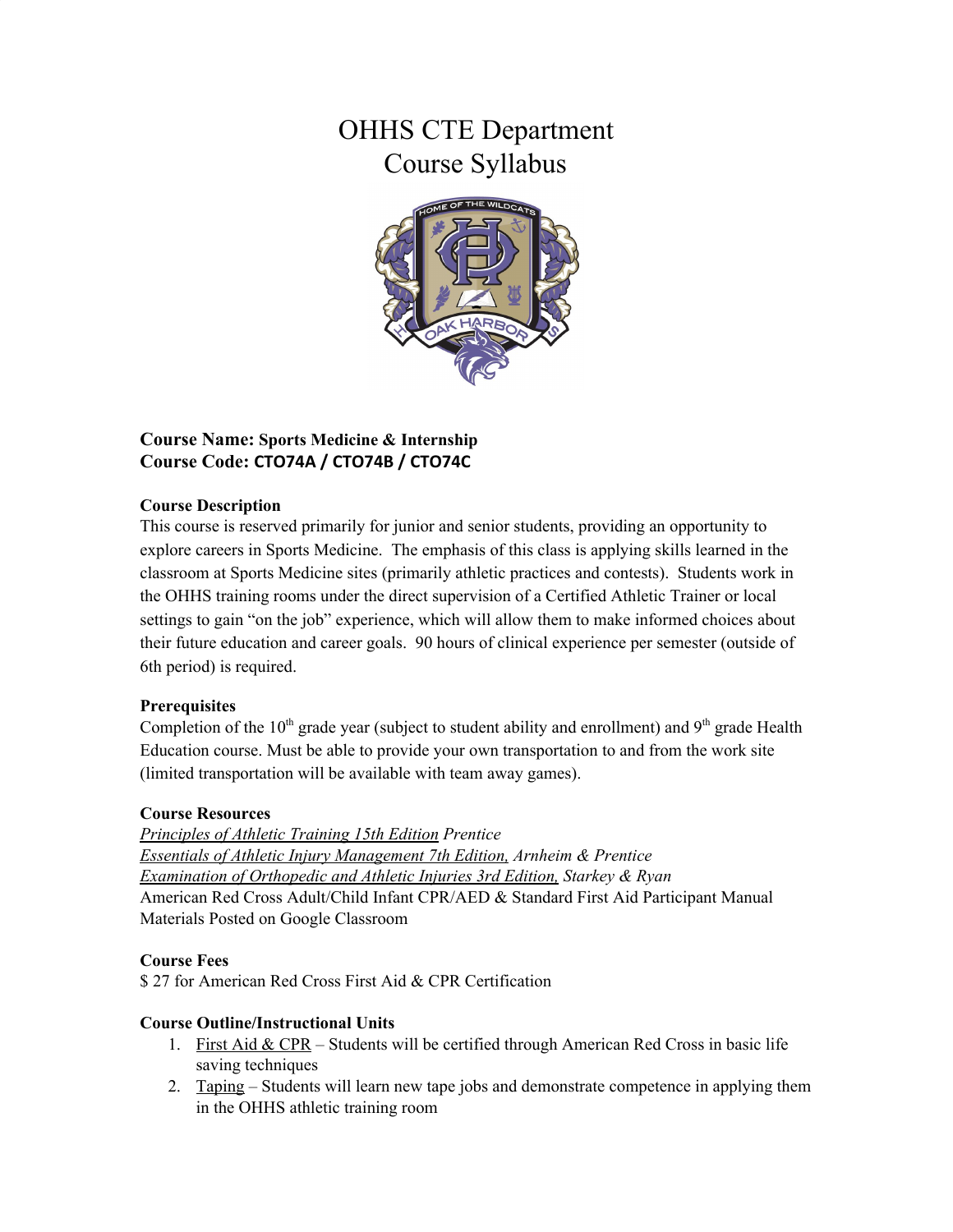- 3. Medical Terminology Students will learn new medical terminology based on instructional units and apply it in the classroom and clinical settings
- 4. Body Systems Students will learn the organ systems of the body
- 5. Kinesiology Students will study and learn about the movement of the human body
- 6. Clinical Experience Students will apply what is learned in the classroom to real world situations including prevention, recognition, treatment, and rehabilitation of

#### **Major Assessments**

| Essays (short, extended)            | <b>Research Projects</b>           |
|-------------------------------------|------------------------------------|
| In Class Presentations              | Personal Communication             |
| Unit Quizzes/Tests                  | <b>Practical Skill Application</b> |
| Internship Attendance & Performance |                                    |

#### **Extra Help**

Tutoring will be available as necessary, but must be scheduled in advance after school as I also work as the Athletic Trainer @ OHHS. In most instances, additional assistance will be offered in class daily.

#### **Re-Do Policy**

OHHS is an effort based school where we believe all students can learn. We also know that students learn at different rates. Thus, we are implementing a re-do policy that recognizes the needs of individual learners.

- $\bullet$  100% Re-do
	- o Assessments (with exception of the Final semester exam)
	- o Key Assignments: Evidence that demonstrates mastery of a standard
- Teachers may:
	- o require completion of supporting assignments prior to re-do opportunities for students to show they can meet the standard.
	- o require students to complete re-do of work outside of class time.
	- o limit the number of re-do opportunities for each assignment.
	- o assign zero grades when students choose not to do key assignments and/or assessments to standard.
- All opportunities for re-do work will come with a deadline as assigned by the teacher.

#### **Weighted Categories**

| Category                           | <b>Percentage of Overall Grade</b> |
|------------------------------------|------------------------------------|
| Daily Work and Minor Projects      | 25%                                |
| Tests, Quizzes, and Major Projects | 40%                                |
| <b>Internship Performance</b>      | 25%                                |
| Professionalism                    | 10%                                |